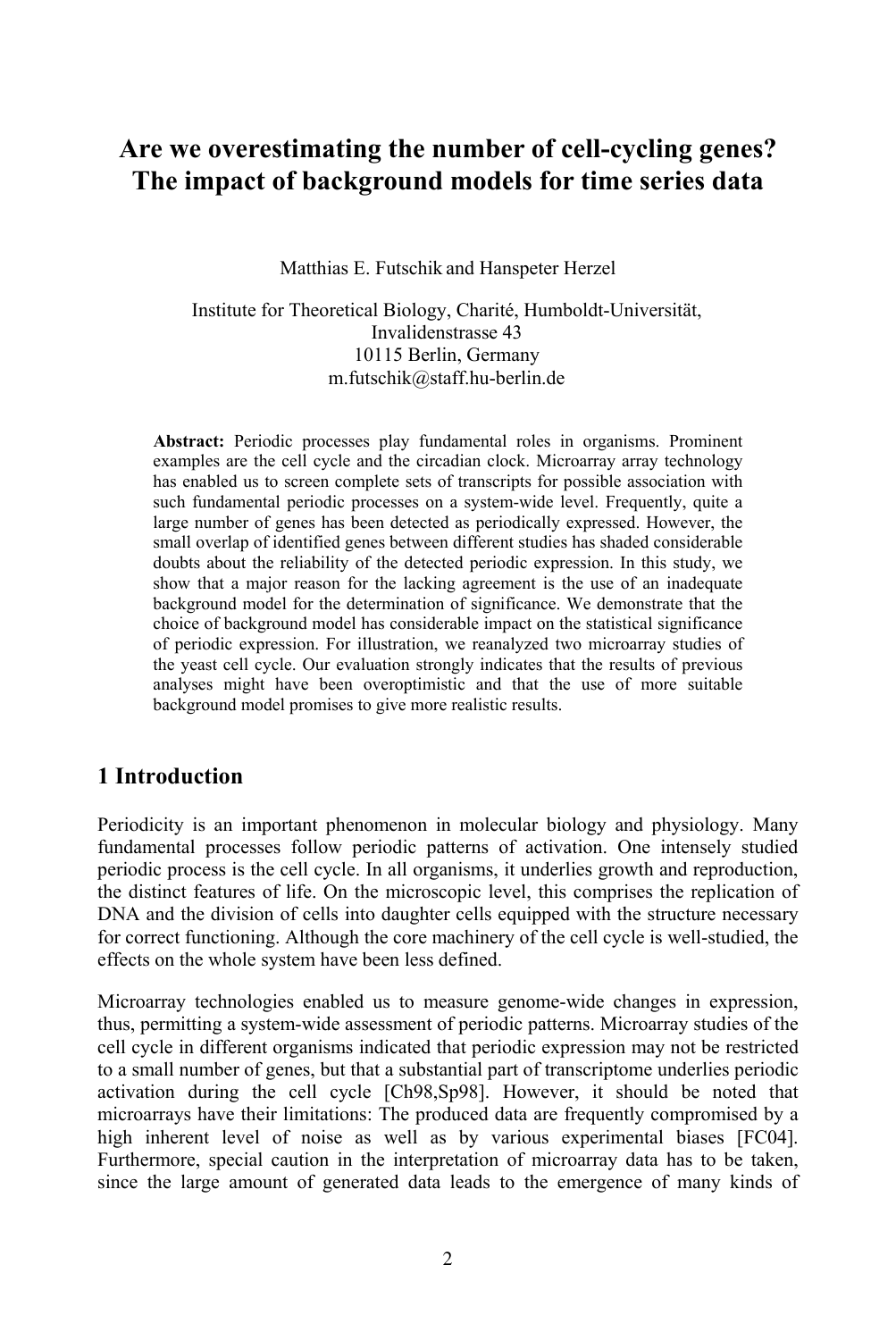patterns merely due to chance [AM02]. This increases the risk of detecting patterns that satisfy the assumptions of researchers but which may have arisen at random. A prominent example of this 'self-fulfilling prophecy' might be the study of the human cell cycle by Cho and co-workers [Ch01]. The authors detected several known and many apparently novel cell-cycle regulated genes. However, Shedden and Cooper could convincingly demonstrate in a follow-up analysis that most of these detected genes do not show a reproducible periodic pattern [SC02b]

Thus, stringent statistical methods are essential to assure the reliability of detected periodic expression. Several approaches for detection have been proposed based on time series analysis and statistical modeling [Jo03,Sp98,Wi04,Zh01]. (For a recent comparison of their performance, please refer to the study by de Lichtenberg and collegues [Li05].) To assess the significance of the identified periodic expression, most of the proposed methods rely on data normality or the extensive use of permutation tests. However, this neglects the fact that time series data exhibit generally a considerable autocorrelation i.e. correlation between successive measurements. Therefore, neither the assumptions of data normality nor for randomizations may hold.

We show in this study that this failure can substantially interfere with the significance testing, and that neglecting autocorrelation can potentially lead to a considerable overestimation of the number of periodically expressed genes. For illustration, we reexamined two microarray studies of the yeast cell cycle which have been intensively analyzed by various methods. While these methods detected usually a large number of periodically expressed genes (ranging from about 300 to 800), there was remarkably little agreement in the set of genes identified in different experiments [Li05,SC02a,Zh01]. As our study indicates one major reason for the observed lack in agreement is likely the overestimation of the number of periodically expressed genes in these datasets due to the use of inadequate background models.

# **2 Materials and Methods**

### **2.1 Expression studies of the yeast cell cycle**

As a case study we re-analyze two yeast cell cycle microarray experiments. The first study included the expression of over 6000 genes derived by employing Affymetrix chips [Ch98]. Synchronization was achieved using temperature sensitive yeast cells (CDC28). At the non-permissive temperatures of 37 $^{\circ}$ C, cells are arrested in the late G<sub>1</sub> phase. Shifting the temperature back to the permissive range of 25°C, the cells enter the cell cycle again. Samples of cells were taken every 10 minutes for 160 minutes. This period of time included two cell cycles. By vis cell cycle again. Samples of cells were taken every 10 minutes for 160 minutes. This period of time included two cell cycles. By visual inspection of expression patterns, Cho

We excluded genes with less than 75% of the measurements. Affymetrix signals were converted into ratios by dividing the expression of genes by the average value. After log<sub>2</sub>-transformation, missing values were replaced by estimates derived by the knnmethod [Tr01]. Data were standardized to have mean values equal to zero and standard deviation equal to one for subsequent time series analysis. Optionally, additional scaling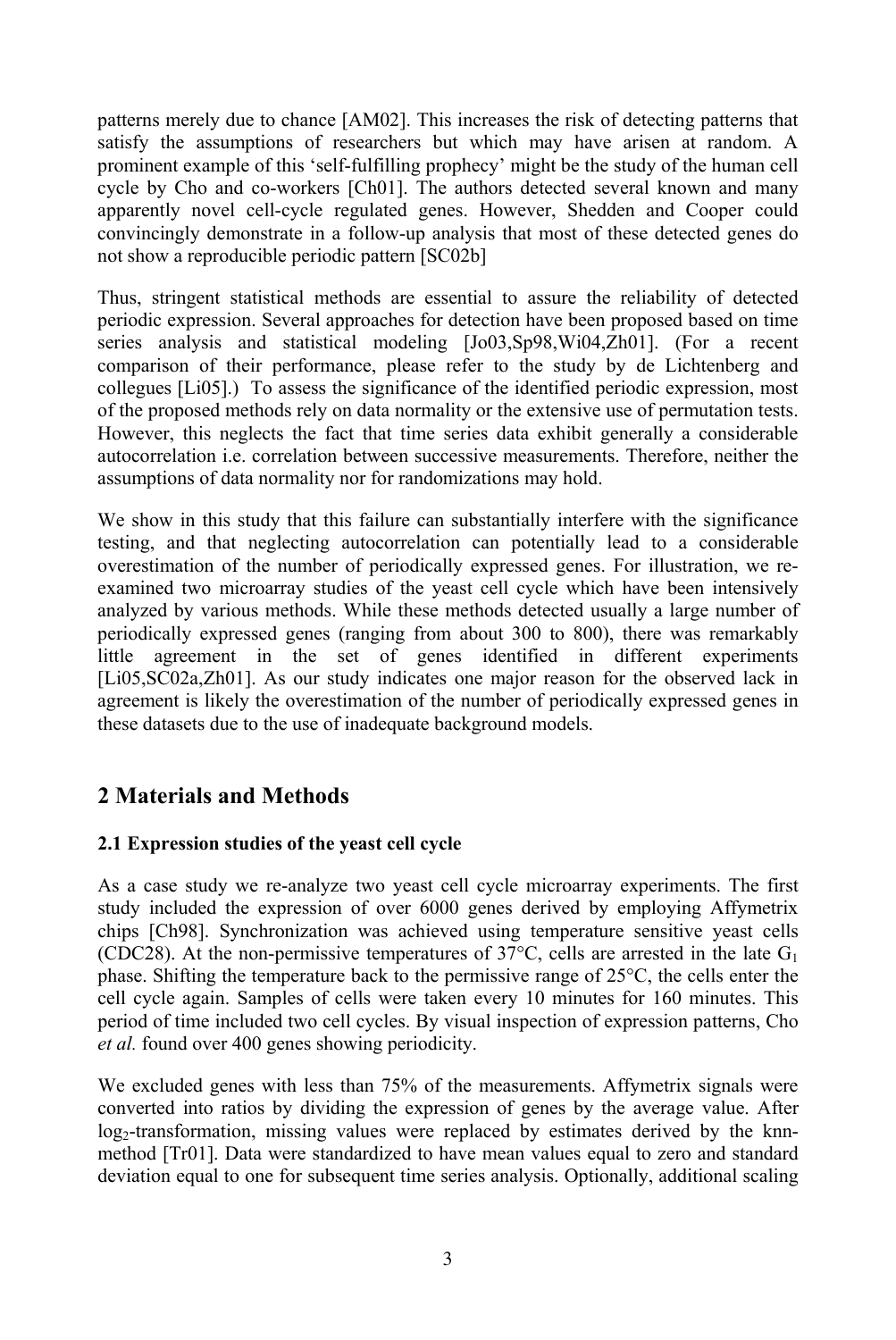by quantile normalization was performed [Bo03]. The later step proved to have considerable impact on the detection of periodically expressed genes (see table 1). The density distributions for the datasets before and after scaling can be found in the Supplementary Materials.

As second dataset, we use the microarray experiments of the yeast cell cycle by Spellman and colleagues [Sp98]. Synchronization of the cell cultures was similarly achieved as in the experiment by Cho *et al.*, but using the mutant CDC15 strain. As second dataset, we use the microarray experiments of the yeast cell cycle by Spellman and colleagues [Sp98]. Synchronization of the cell cultures was similarly achieved as in the experiment by Cho *et al.*, but using th Sampling was performed over almost three cell cycles (290 min). Transcript levels were measured using two-color cDNA arrays including over 6000 genes. For reference RNA, cells were grown without synchronization. Using Fourier analysis and additional experiments, Spellman and colleagues found 800 cell-cycle regulated yeast genes. Except for the conversion in ratios, we performed the same pre-processing as for the dataset by Cho *et al.* The data was downloaded from the authors' webpage [Sp98]. cells were grown without synchronization. Using Fourier analysis and addexperiments, Spellman and colleagues found 800 cell-cycle regulated yeast Except for the conversion in ratios, we performed the same pre-processing as

#### **2.2 Detection of periodic signals in microarray data**

The described microarray experiments deliver time series data i.e. gene expression values in a well defined order. To detect periodic signals within the large datasets, a number of different approaches have been put forward ranging from simple visual expection [Ch98] to elaborated statistical models [Lu04]. An extensive comparison surprisingly showed that a relatively simple permutation-based method using Fourier analysis performs superior to other approaches. This method was also chosen for the detection of periodically expressed genes in this study. It is based on the Fourier score defined as

$$
F[g] = \sqrt{\left(\sum_{i} cos(2 \cdot \pi \cdot ti/T) \cdot gi\right)^{2} + \left(\sum_{i} sin(2 \cdot \pi \cdot ti/T) \cdot gi\right)^{2}}
$$
[1]

where **g** is the standardized expression vector (mean(**g**)=0; sd(**g**) =1) for the gene, T is the period and  $g_i$  is the measured expression at time point  $t_i$ . The score F is larger the closer a gene's expression follows a (possibly shifted) cosine curve. To identify periodicity, Fourier scores were calculated for the temporal expression of each gene. For the cell cycle period, the values were taken from the original publications, i.e.  $T = 85$ min for CDC28 and  $T = 115$  min for CDC15 [Sp98].

#### **2.3 Background models for time series data**

Microarray data comprise the measurements of transcript levels for many thousands of genes. Due to the large number of genes, it can be expected that some genes show periodicity simply by chance. To assess therefore the significance of periodic signals, it is necessary first to define what distribution of signals can be expected if the studied process exhibits no true periodicity. In statistical terms this is equivalent with the definition of a null hypothesis of non-periodic expression.

The most simple model for non-periodic expression is based on randomization of the observed times series. A background distribution can then be constructed by (repeated) random permutation of the sequentially ordered measurements in the experiment. 4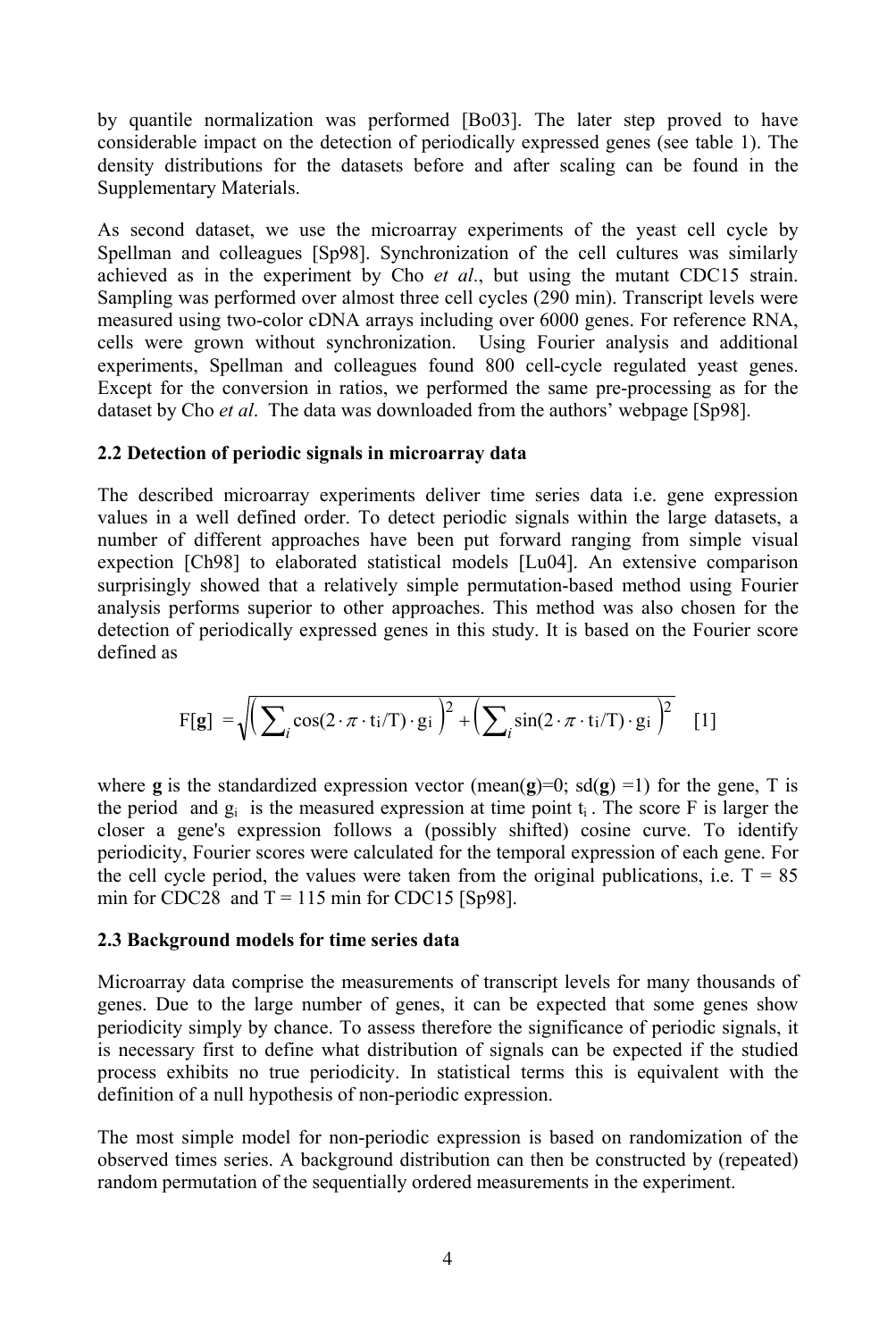Alternatively, non-periodic expression can be derived using a statistical model. A conventional approach is based on the assumption of data normality. This means that the expression data follow a normal distribution

a normal distribution  

$$
f(g_i) = \frac{1}{\sqrt{2\pi}\sigma} \exp\left[-\left(\frac{g_i}{2 \cdot \sigma}\right)^2\right]
$$
 [2]

where  $g_i$  is the expression of the gene at time point *i*. In case the time series data has been standardized ( $\sigma$  = 1), a background distribution can be readily generated.

In time series analysis, an important class of stochastic processes are autoregressive been standardized ( $\sigma = 1$ ), a background distribution can be readily generated.<br>In time series analysis, an important class of stochastic processes are autoregressive<br>processes for which the value of the time-dependent v In time series analysis, an important class of stochastic processes are autoregressive<br>processes for which the value of the time-dependent variable  $X_t$  depends on past values<br>of  $X$  up to a normally distributed random va autoregressive processes of the order p have generally the form of  $X$  up to a normally distributed random variable  $Z$ . For a discrete time-series, distributed random variable *Z*. For the order p have generally the form  $\tilde{f} = \alpha_1 \cdot X_{t-1} + \alpha_2 \cdot X_{t-2} + \ldots + \alpha_p \cdot X_t + Z_t$ 

$$
X_{t} = \alpha_{1} \cdot X_{t-1} + \alpha_{2} \cdot X_{t-2} + \ldots + \alpha_{p} \cdot X_{t} + Z_{t}
$$

 $X_t = \alpha_1 \cdot X_{t-1} + \alpha_2 \cdot X_{t-2} + \ldots + \alpha_p \cdot X_t + Z_t$ <br>where the parameters  $\alpha_i$  determining how strongly  $X_t$  depends on past values and  $Z_t$  is an independent random with a mean value of zero and variance  $\sigma_z^2$ . Of special interest here are autoregressive processes of order (AR(1)):<br>  $X_t = \alpha_1 \cdot X_{t-1} + Z_t$  [3] are autoregressive processes of order (AR(1)):

$$
X_{t} = \alpha_{1} \cdot X_{t-1} + Z_{t} \tag{3}
$$

for which  $\alpha_1$  is equal to the correlation coefficient of  $X_t$  and  $X_{t-1}$  i.e. the autocorrelation of the *α*<sub>1</sub> is equal to the correlation coefficient of  $X_t$  and  $X_{t-1}$  i.e. the autocorrelation of  $Y_t$  with a time lag of one. The variance of  $Z_t$  is given by  $\sigma_z^2 = \sigma_x^2 (1 - \alpha_1^2)$ . Having determined  $\alpha_1$  and  $\sigma_z$ , we can approximate the observed time series  $X_t$  as AR(1) process. to the correlation coefficient of  $X_t$  and  $X_{t-1}$  i.e. the autocorrelation of one. The variance of  $Z_t$  is given by  $\sigma_z^2 = \sigma_x^2 (1 - \alpha_1^2)$ . Having, we can approximate the observed time series  $X_t$  as AR(1) process. It is important to note in this context, that  $AR(1)$  processes cannot capture periodic  $X_t$  with a time lag of one. The variance of  $Z_t$  is given betermined  $\alpha_1$  and  $\sigma_z$ , we can approximate the observed tilt is important to note in this context, that AR(1) proce patterns except the alternations with per patterns except the alternations with period two. Since  $Z_t$  is a random variable, we can readily generate a collection of time series with the same autocorrelation as for the original one. Therefore, AR(1) processes allow us to construct a background distribution that capture the autocorrelation structure of original gene expression time series without fitting the potentially included periodic patterns. An illustration of the different background models can be found in the Supplementary Materials.

An important (and in this context crucial) characteristic for time series is their power background models can be found in the Supplementary Materials.<br>An important (and in this context crucial) characteristic for time series is their power<br>spectrum. The power spectrum (or spectral density distribution) *I* re of periodic components in a signal with respect to their frequency. It can be calculated An important (and in this context crucial) charace spectrum. The power spectrum (or spectral density of periodic components in a signal with respect to for a time series of length *N* using Fourier analysis: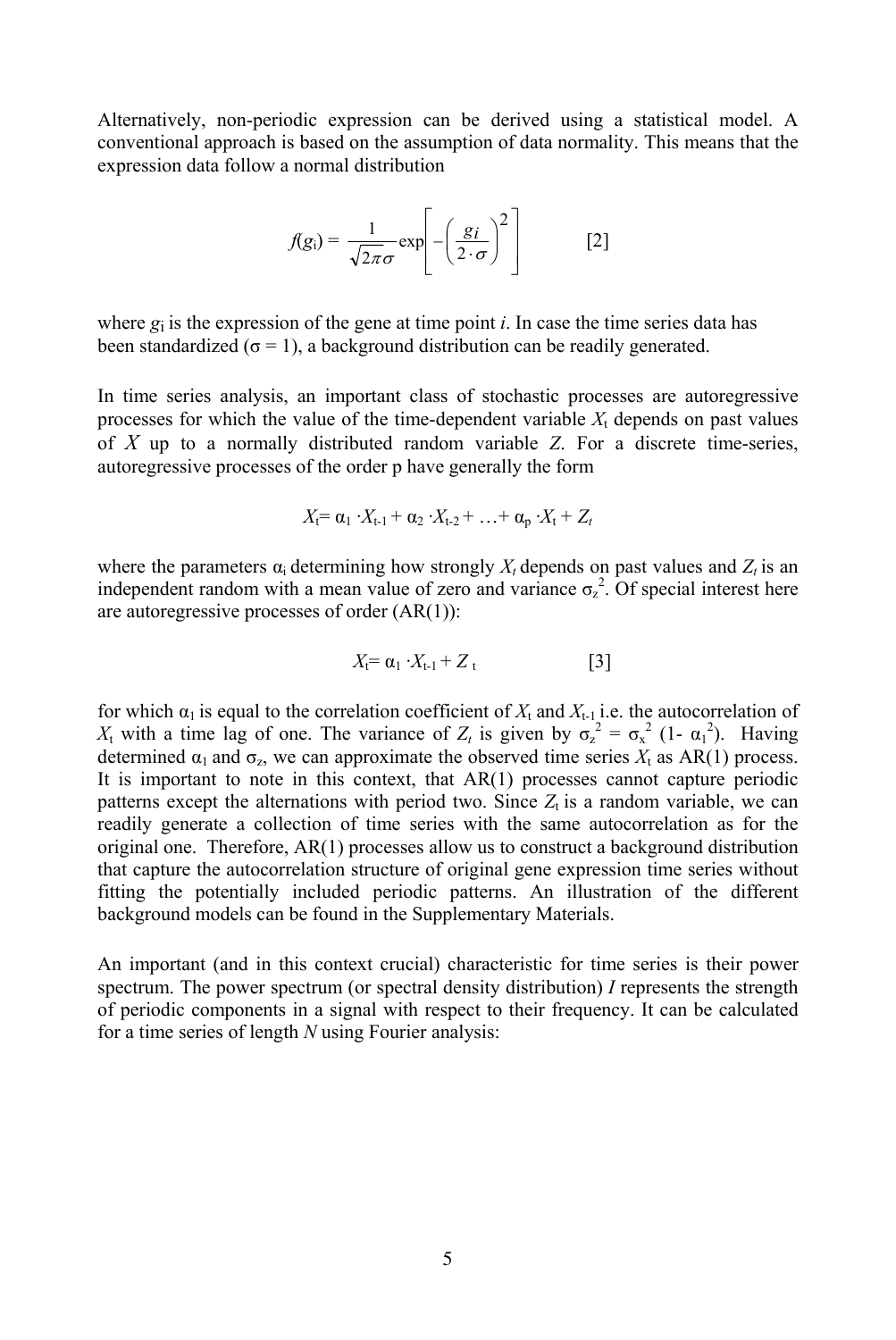

**Figure 1: Spectral density distributions for uncorrelated random and AR(1) process. The distributions were calculated based on 10000 independent simulations of a time series with length 20. The frequency was scaled so that the maximum detectable frequency (i.e. Nyquist frequency) is equal to π. Solid lines represent the mean spectral density; dashed lines represent the mean plus the standard deviation; and dotted lines indicate the upper 90% level of the distributions. For the AR(1) process, an autocorrelation coefficient of 0.5 was chosen.**

$$
I[f_p] = \left[ \left( \sum_i \cos(2 \cdot \pi \cdot f_p) \cdot g_i \right)^2 + \left( \sum_i \sin(2 \cdot \pi \cdot f_p) \cdot g_i \right)^2 \right] / N\pi \quad [4]
$$

The frequencies are  $f_p = p/N$  with integer p ranging from 1 to N/2. Note that the Fourier score defined in equation 1 is equal the square root of the spectral density at the cell cycle frequency (up to a normalization constant).

Figure 1 shows the power spectra for an uncorrelated random and an AR(1) process. The spectrum for an uncorrelated random process (which is assumed for the random and Gaussian background model) is constant over the frequency range. This is in remarkable contrast to the spectrum obtained for an  $AR(1)$  process with autocorrelation of 0.5 which shows larger power at lower frequencies (Fig. 1B). It should be noted, however, that the spectrum of AR(1) processes depend on the underlying autocorrelation coefficient with negative autocorrelation yielding to larger power at higher frequencies.

#### **2.4 Significance of periodic signals**

To assess the significance of the Fourier score obtained for the original gene expression time series, the probability has to be calculated how often such a score would be observed by chance based on the chosen background distribution. Since multiple testing is involved, we used the false discovery rate to represent the statistical significance. It is 6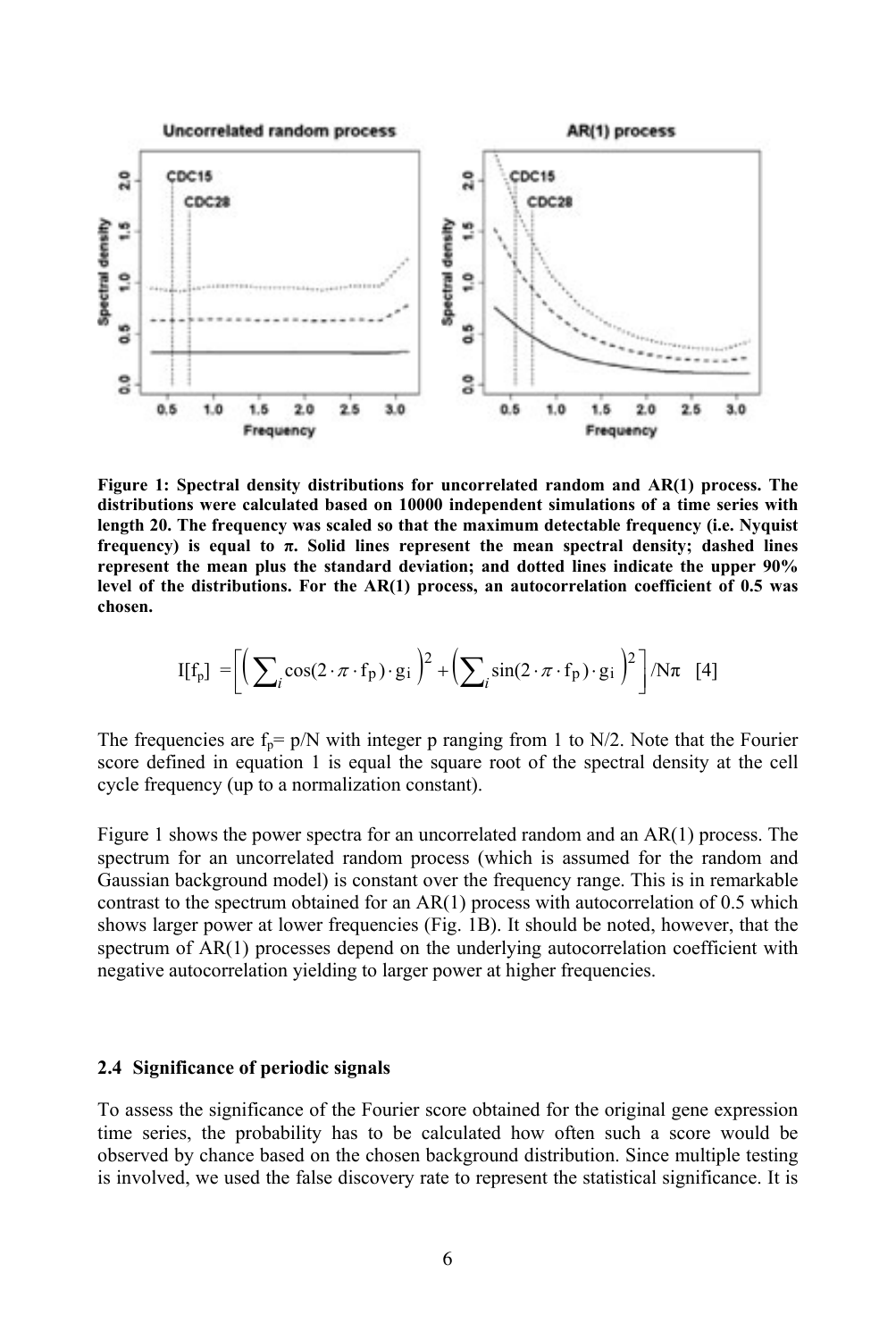defined here as the expected proportion of false positives among all genes detected as periodically expressed. Thus, we can calculate the empirical false discovery rate for a chosen threshold *t* for the Fourier score:<br>  $\sum \delta_i (F_b \ge t)/n$ defined here as the expected proportion<br>periodically expressed. Thus, we can c<br>chosen threshold *t* for the Fourier score: *chosen threshold t for the Fourier score:* 

$$
t = \frac{\sum \delta_i (F_b \ge t) / n}{\sum \delta_j (F_o \ge t)} \quad [4]
$$

where  $F<sub>o</sub>$  and  $F<sub>b</sub>$  are the Fourier scores derived for the original and background distribution respectively, n is the number of generated background series for each gene and  $\delta(x) = 1$  for  $x \ge 0$ , respectively  $\delta(x) = 0$  for  $x < 0$ . Thus, the significance of the measured periodicities could be obtained by comparison with the generated background distribution. For example, a FDR-value of 0.01 would indicate that a Fourier score larger than or equal to the measured one was observed in one out of hundred generated background time courses.

## **3. Results**

To study the influence of background models on the detection of periodic patterns, we re-analyzed two microarray experiments of the yeast cell cycle. After preprocessing of the two datasets (CDC15 and CDC28) we generated background distributions on To study the influence of background models on the detection of periodic patterns, we<br>re-analyzed two microarray experiments of the yeast cell cycle. After preprocessing of<br>the two datasets (CDC15 and CDC28) we generated b re-analyzed two microarray experiments of the yeast cell cycle. After preprocessing of the two datasets (CDC15 and CDC28) we generated background distributions on following procedures: i) *Randomized* background distributi background distributions were generated derived from sampling from the normal following procedures: i) *Randomized* background distributions were produced by repeated random permutation of the observed time series for every gene; ii) *Gaussian* background distributions were generated derived from sa the original data to AR(1) processes and subsequent generation of time series based on the obtained fitting parameters.

### **3.1 Autocorrelation in cell cycle datasets**

Significance of periodicity in microarray data is often assessed by comparison of the observed data with background distributions. Most approaches so far use randomized data or assume data normality to construct background distributions. Their usage implies that no correlation occurs between successive measurements within the time series for non-periodic genes. However, many time series in nature exhibit autocorrelation. A first indication that this is also true for the yeast cell cycle datasets is given by cluster analysis. Besides cluster showing periodic patterns, many other expression profiles occur (see Fig. 2). They frequently display prominent non-periodic trends which might have been evoked by the release of cell cultures after synchronization. Such processes are biologically meaningful as transcript levels within a cell at a certain time are at least partially determined by their levels in the past. However, as such trends may arise by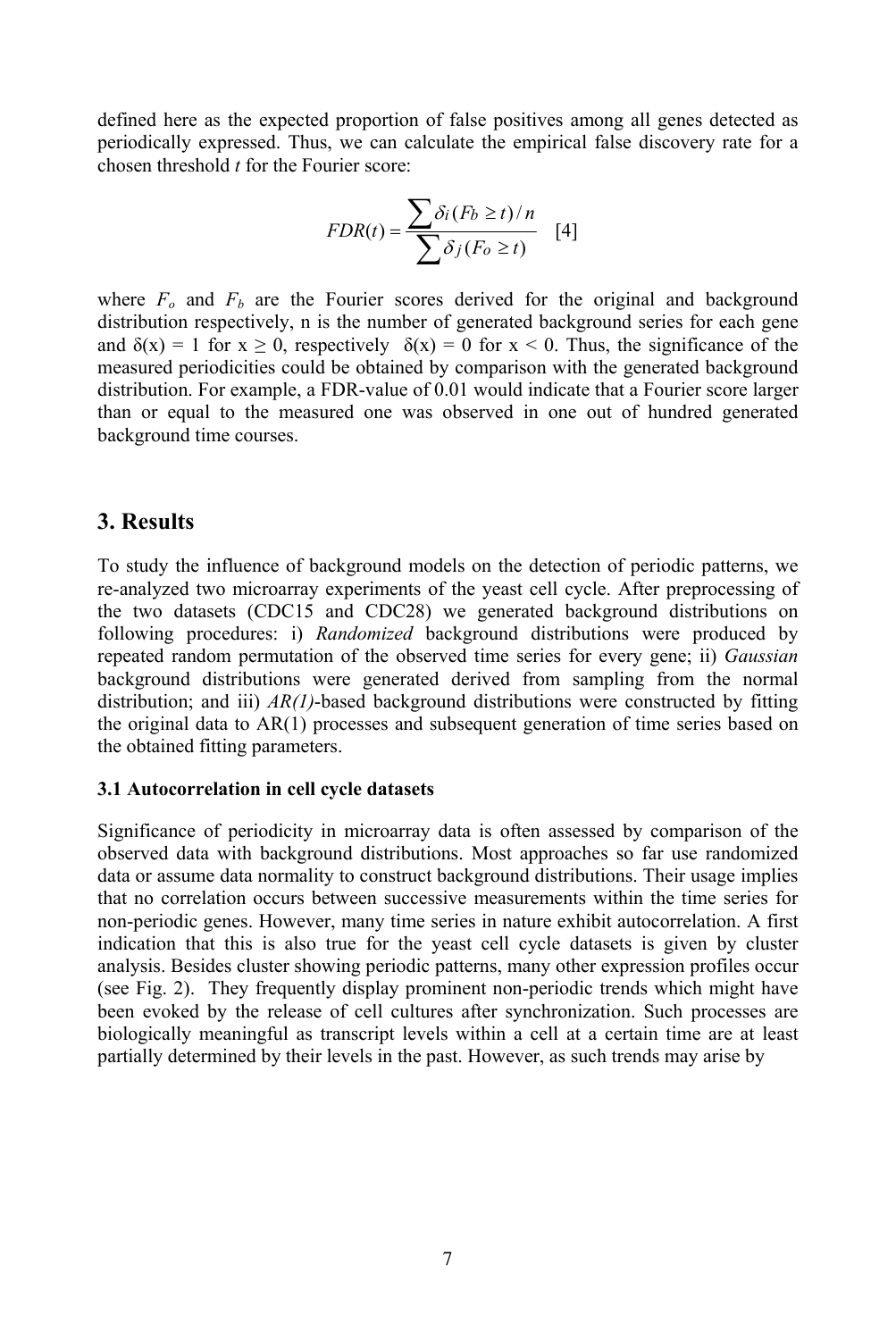

**Figure 2: Examples of periodic (left) and aperiodic (middle, right) expression patterns in the CDC28 dataset. The clusters were detected by a soft clustering approach which allows differentiation of cluster membership. Darker shades of gray correspond to larger membership. Details of the clustering can be found in Futschik and Charlisle [FC05].**



**Figure 3: Autocorrelation in original dataset and background distributions: The upper triangle of the correlation matrix is displayed with respect to the temporal ordering of arrays. The original dataset CDC28 was standardized and scaled.**

chance, a more stringent assessment of the data structure is needed. Therefore, we calculated the gene-wise correlation matrix between all measurements (i.e. arrays). For both datasets, considerable autocorrelation was detected (see figure 3A). Directly successive measurements generally showed a clear correlation (e.g. Pearson correlation of  $0.29 \pm 0.17$  for CDC28). Temporally more distant measurements seemed to be antiautocorrelated supporting the existence of long-term trends as indicated by cluster analysis. In summary, both time series exhibit clear autocorrelation.

This was contrasted by the correlation matrix that we calculated for random and Gaussian background distributions (figure 3 B and C). For these generated datasets, the autorcorrelation generally was neglectable. For example, a Pearson correlation between directly successive arrays of  $0.05 \pm 0.01$  and of  $0.004 \pm 0.02$  was calculated for random and Gaussian background distributions respectively. For AR(1)-based background distributions, however, we obtained clear correlation patterns (figure 2D). Similar to the original data, directly successive measurements were significantly correlated (0.39  $\pm$ 0.07). Note that the detected anti-correlation detected in the original dataset between distant measurements is not reflected. This is not surprising as we have restricted the order of the autoregressive process to one to avoid interference with the detection 8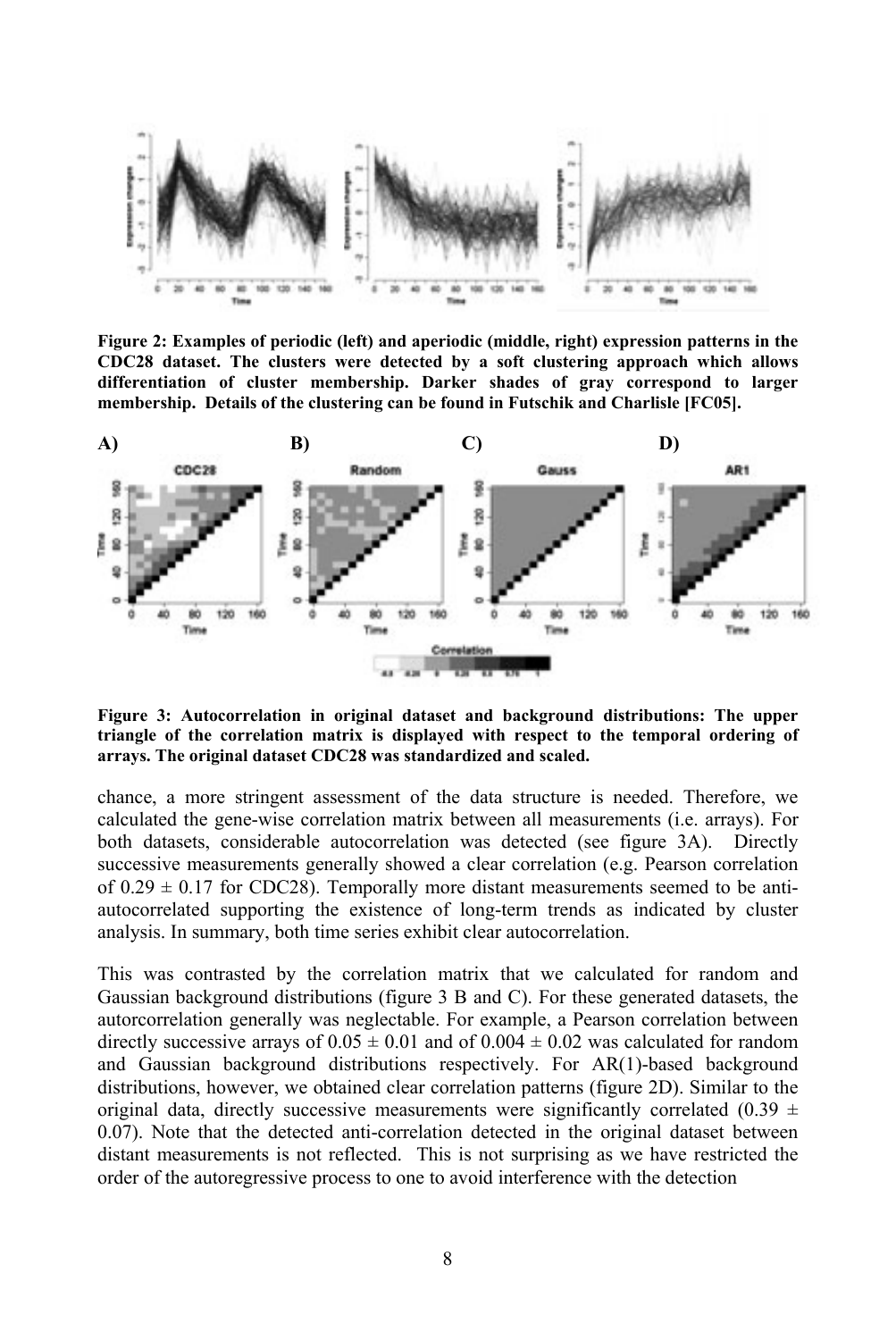

**Figure 4: The distribution of Fourier scores for the original datasets and the different background datasets are shown. Dashed lines indicate the thresholds for FDR=0.1 as determined in section 2.4.**

method. Nevertheless, the comparison shows that the AR(1)-based background reflects the important feature of autocorrelation as observed in the original data sets. Thus, it can provide a more accurate background model for significance testing.

### **3.2 Impact of background models on significance testing**

To examine the impact of background models on significance testing, we generated 100 independent distributions for each type of background model and each gene in the two original data sets. These independently generated distributions were subsequently merged for each background model and used for the calculation of the Fourier score. Examples of time-series generated by different background models can be found in the Supplementary Materials.

Figure 4 compares the distribution of Fourier scores obtained for the original datasets and the corresponding background distributions. The following general patterns emerge: Random and Gaussian background led to very similar distributions of Fourier scores. Notably, the proportion of expression vectors with large scores (signifying strong periodicity) is considerable smaller than for the original datasets. In contrast, the  $AR(1)$ based background model yielded a larger number of high-scoring expression vectors. Remarkably, it achieves a similar distribution for the high scoring range as the original CDC28 dataset.

What is the underlying cause for such difference between the background models? As Figure 1 shows, AR(1) processes can lead to a higher spectral density, and thus larger Fourier scores, for the observed cell cycle frequencies compared to random processes. However, this behavior depends on the value of the autocorrelation coefficient. In fact, only positive autocorrelation up to a cycle period dependent value (CDC28: 0.75, CDC15: 0.85) yield higher spectral density. But this is also the range where we observe an enrichment of autocorrelation coefficients for the datasets (see supplementary figure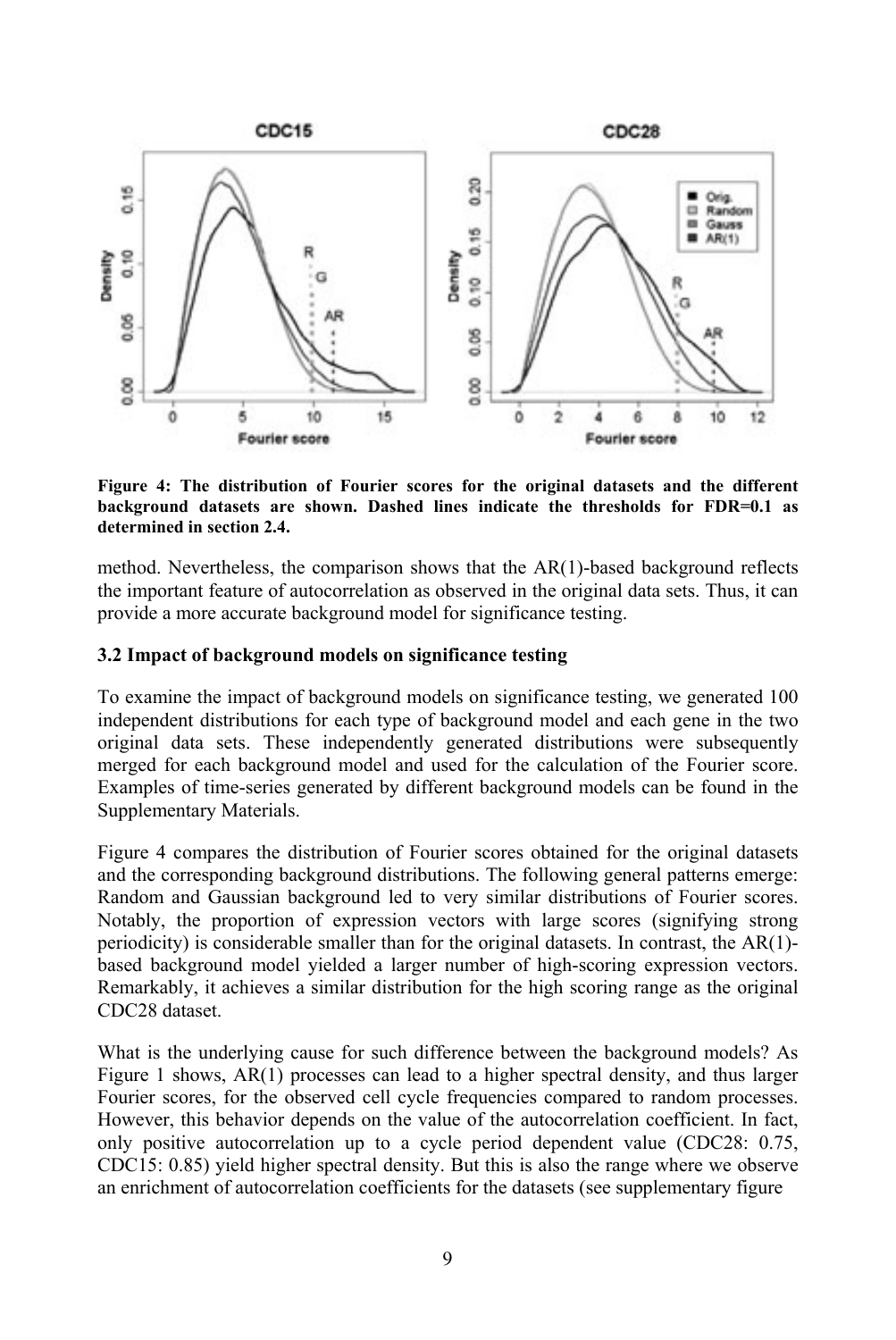

**Figure 5 FDR for periodic expression. The dependency between number of significant periodically expressed genes and the significance level is shown. Lowering the threshold for the Fourier score leads to an increase of the number of significant genes but also to larger FDRs.**

4). Therefore, we can conclude that the autocorrelation in the analyzed datasets can cause spurious periodicities.

To evaluate quantitatively the obtained Fourier scores, we assessed the significance based on the empirical FDR. By shifting a threshold for the Fourier score and applying equation 4, the number of significant genes for different FDR can be obtained. The dependency is visualized in figure 5. The influence of the choice of background model is striking: Whereas the random and Gaussian background result in very similar number of significant genes, using the AR(1) background leads to a considerable reduction of the number of significant genes independent of the chosen FDR. Note that this is especially

the case for the CDC28 dataset. The exact numbers of significant genes can be found in table 1. For a less stringent FDR of 0.1, we obtain for both datasets about 500-600 significant genes in the case of random or Gaussian background distribution. For FDR=0.01, this is reduced to 150-250 genes. Choosing the AR(1) background, we obtain considerable lower numbers. For the CDC15 dataset, the number of significant genes was reduced up to about 50%. Even more drastic was the reduction for the CDC28 dataset. For a FDR=0.01, only 3 genes were identified as significantly periodically expressed. Choosing FDR=0.1 leads to 126 significant genes. The difference between the two datasets might arise from the fact that the CDC15 spans three cell cycles and thus periodic expression may be easier to detect in contrast to the CDC28 with only two cell cycles monitored.

Besides the strong influence of the choice of background model, we also noted the importance of data preprocessing for the significance testing. The scaling to the same distribution generally results in an increase of detected periodically expressed genes. For CDC15, an increase of up to 20% was observed, whereas for CDC28 this effect strongly depended on the significance level and the chosen background model.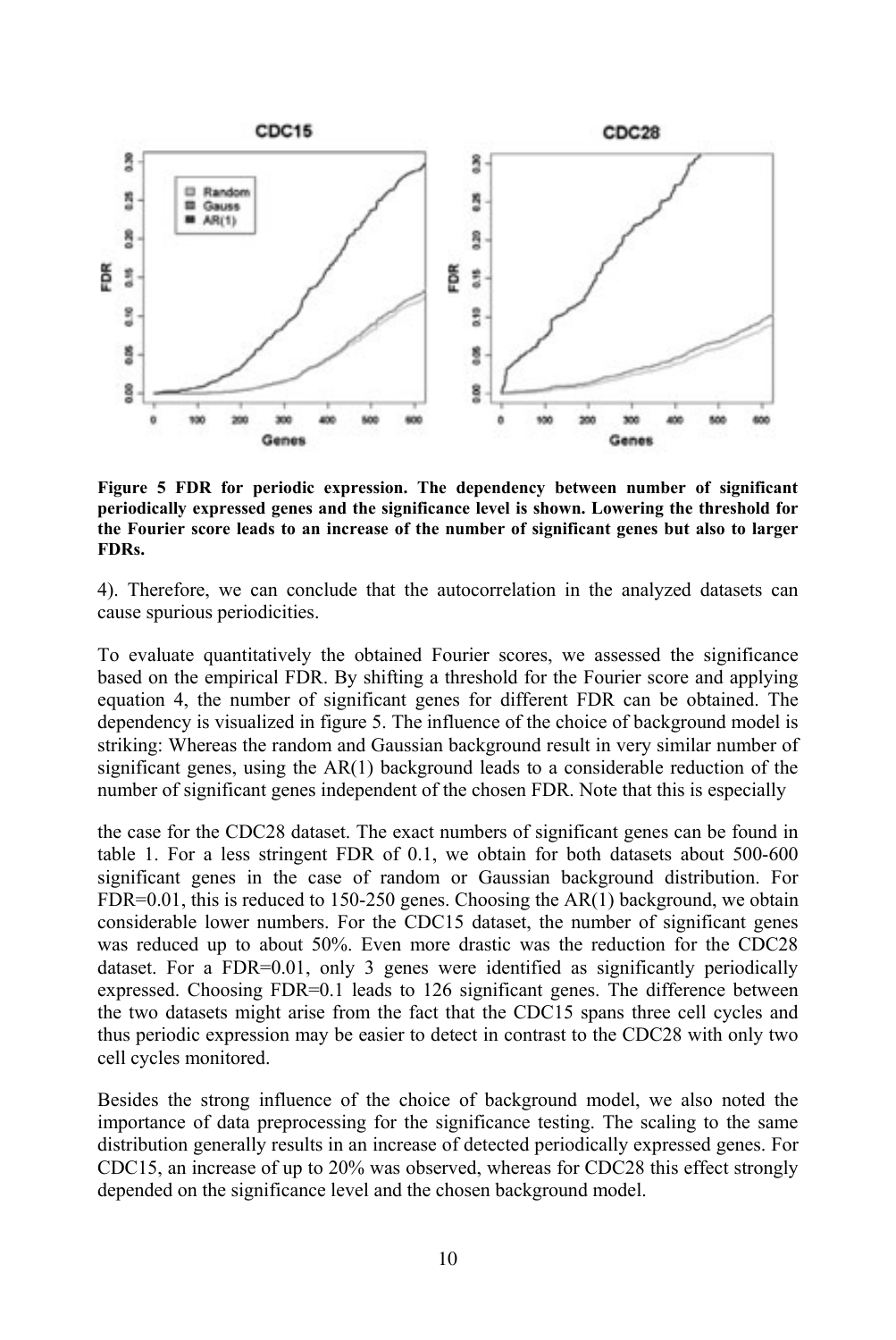| <b>Background</b><br>Model | <b>CDC15</b>        |                                 | <b>CDC28</b>        |                                 | <b>FDR</b> |
|----------------------------|---------------------|---------------------------------|---------------------|---------------------------------|------------|
|                            | <b>Standardized</b> | <b>Standardized</b><br>& Scaled | <b>Standardized</b> | <b>Standardized</b><br>& Scaled |            |
| Random                     | 258                 | 302                             | 192                 | 201                             |            |
| <b>Gauss</b>               | 257                 | 307                             | 152                 | 215                             | 0.01       |
| AR(1)                      | 119                 | 129                             | 3                   | 14                              |            |
| Random                     | 420                 | 497                             | 448                 | 454                             |            |
| <b>Gauss</b>               | 413                 | 488                             | 419                 | 445                             | 0.05       |
| AR(1)                      | 257                 | 280                             | 52                  | 106                             |            |
| Random                     | 551                 | 672                             | 649                 | 685                             |            |
| <b>Gauss</b>               | 527                 | 649                             | 614                 | 671                             | 0.10       |
| AR(1)                      | 326                 | 383                             | 126                 | 200                             |            |

**Table 1: Number of genes detected as significantly periodically expressed. Standardized refers to standardization of gene expression values (mean=0, sd=1). Scaled refers to the scaling of the dataset to the same distribution. The significance is shown as empirical FDR as described in Methods and Materials.**

#### **3.3 Assessment of detected significance**

Our comparison indicated so far that the AR(1)-based background represents more adequately the data structure in the yeast cell cycle experiments. But do we improve the quality of the detection of periodicity? To asses this issue, we compared the sets of significant genes found using different background models with three previously compiled benchmark datasets of cell-cycle genes [Li05]: i) The first benchmark set comprises a total of 113 genes identified as periodically expressed in small scale experiments; ii) the second set consists of 352 genes which underlie the control of known cell cycle transcription factors; and iii) the third set comprises 518 genes annotated in MIPS as "cell cycle and DNA processing" after the exclusion of genes included in the two other benchmark sets. The quality of identification ofperiodically expressed genes can be assessed by variety of measures such as specificity (Sp=TN/(TN+FP)) and sensitivity (Se=TP/(TP+ FN)) where TP are the true positives, FP are the false positives and FN are the false negatives detected. Here, we are using the positive predictive value (PPV), since this measure tends to be more informative when the prior probability of finding a positive is low [JG04]. Expressed as functions of specificity and sensitivity, the PPV takes the form:<br> $P \cdot Se \qquad [TP \qquad ]$ 

specificity and sensitivity, the PPV takes the form:  
\n
$$
PPV = \frac{P \cdot Se}{P \cdot Se + N \cdot (1 - Sp)} \left[ = \frac{TP}{TP + FP} \right]
$$

where *P* and *N* are the numbers of real positives and negatives respectively.

The PPVs were calculated for genes significant at several FDRs and shown in table 2.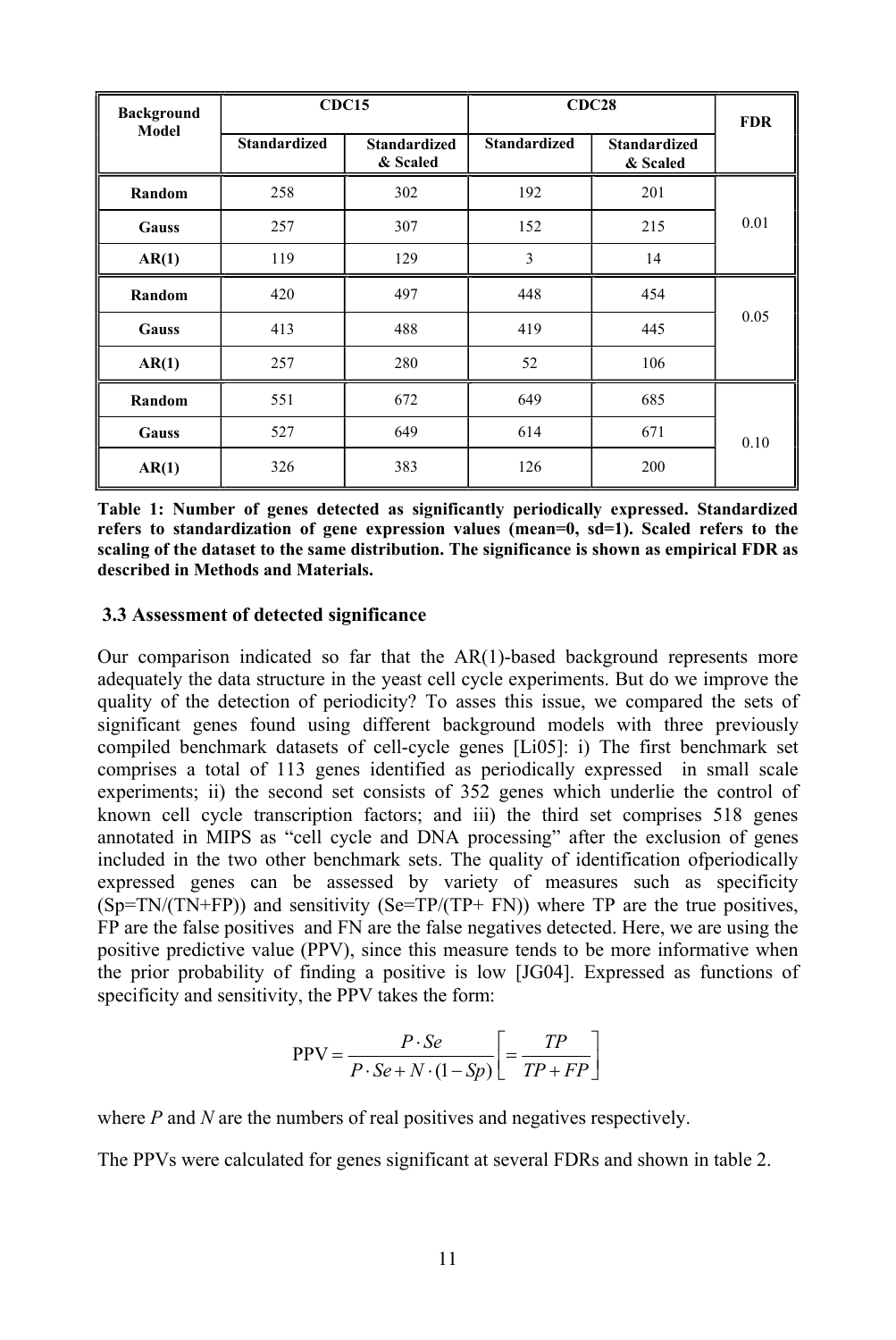| <b>Benchmark</b>                  | <b>CDC15</b> |       | <b>CDC28</b> |       | <b>FDR</b> |
|-----------------------------------|--------------|-------|--------------|-------|------------|
| <b>Set</b>                        | Random       | AR(1) | Random       | AR(1) |            |
| <b>Small scale</b><br>experiments | 0.21         | 0.31  | 0.19         | 0.66  |            |
| <b>Chromatin</b><br>$_{\rm IP}$   | 0.17         | 0.18  | 0.18         | 0.33  | 0.01       |
| <b>MIPS</b>                       | 0.10         | 0.06  | 0.20         |       |            |
| <b>Small scale</b><br>experiments | 0.15         | 0.23  | 0.11         | 0.32  |            |
| <b>Chromatin</b><br>IP            | 0.16         | 0.17  | 0.12         | 0.19  | 0.05       |
| <b>MIPS</b>                       | 0.11         | 0.10  | 0.18         | 0.19  |            |
| <b>Small scale</b><br>experiments | 0.13         | 0.18  | 0.09         | 0.21  |            |
| <b>Chromatin</b><br>IP            | 0.14         | 0.18  | 0.10         | 0.19  | 0.10       |
| <b>MIPS</b>                       | 0.10         | 0.11  | 0.16         | 0.25  |            |

**Table 2: Positive predictive value (PPV) derived for the use of different background models for significance testing. PPVs based on Gaussian backgrounds were similar to the ones based on random background (data not shown). Details regarding the benchmark sets are given in the text. No true positives were detected using the AR(1) background model for the MIPS benchmark set at a FDR of 0.01.**

For the first benchmark sets, a clear improvement was achieved for both the CDC15 and CDC28 datasets when using AR(1)-based background. For the second set, the PPV increased strongly for the CDC28 dataset and only slightly for the CDC15 dataset. The comparison is less conclusive for the MIPS benchmark set. It should be noted, however, that the MIPS dataset is expected to include a lower proportion of periodically expressed as genes of the other benchmark sets are excluded [Li05]. In summary the use of AR(1) background models improved the PPV in most cases. It also indicates that we might overestimate the number of periodically expressed genes using random or Gaussian background models.

# **4. Discussion and Conclusions**

In this study, we examined the impact of the choice of background model on the detection of periodically expressed genes in microarray data. These background models manifest what we would expect how the data 'looks like' if no true periodic processes underlie the observed expression patterns. Frequently, random or Gaussian background models are used assuming that non-periodic genes display no autocorrelation. However, if such an assumption holds has not been examined so far in the literature. Thus, we scrutinized different background models and their implications using two yeast cellcycle microarray datasets as case studies. Note that the study of the yeast cell cycle is not only of purely academic interest since it has become clear that the underlying fundamental processes of DNA replication and cell division show a high similarity among eukaryotes. The analysis of gene regulation in yeasts can offer valuable insights into the genetic origin of human diseases [St02].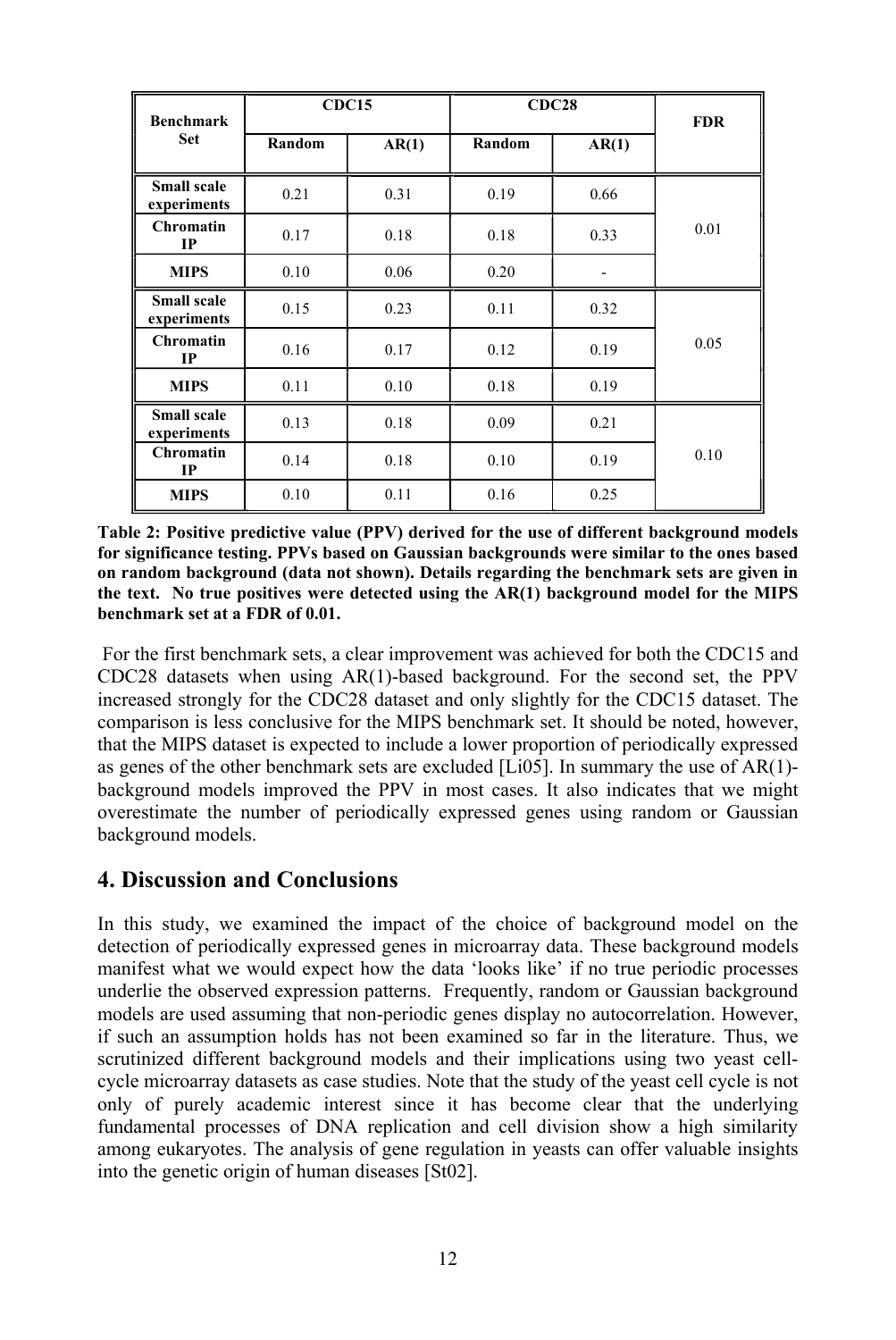We assessed the data structure of the cell cycle experiments by means of autocorrelation which is an important tool to describe the evolution of a process through time. Our analysis shows that random and Gaussian background models neglect the dependency structure within the observed data. In contrast, the use of AR(1)-based background models gave a more adequate representation of correlations between measurements.

We also demonstrated that the choice of background model has drastic effect on the number of genes detected as significantly periodically expressed. Random and Gaussian background models led to around 600-700 genes being significantly periodically expressed (FDR=0.1). Using an AR(1)-based background, however, we detected around 400 genes for the CDC15 and around 200 for CDC28 as significant. A subsequent assessment using benchmark datasets indicated that the use of random or Gaussian background models can lead to overestimating the number of periodic genes

Although the choice of the background model has generally been given less consideration compared to the selection of the detection methods, our results demonstrate that it is of major importance. Random and Gaussian background models may give overoptimistic number of significant periodically expressed genes. In contrast, the use of the more adequate AR(1)-background led to a considerable reduction of the number. That does not mean that only a small number of genes is periodically expressed but rather it reflects the inherent noise in microarray data and may give a more realistic picture of current capacities for detection of cell-cycling genes.

### **Supplementary Materials**

Supplementary materials can be found in *https://itb.biologie.hu-berlin.de/Members/* futschik/GCB2007/.

### **Acknowledgements**

The work presented was supported by the *Deutsche Forschungsgemeinschaft (DFG)* by the SFB 618 grant.

# **Literature**

- [AM02] Ambroise, C. ; McLachlan G.J.: Selection bias in gene extraction on the basis of microarray gene-expression data. Proc Natl Acad SciUS A 99, 2002; S. 6562-6566
- [Bo03] Bolstad, B.M. et al.: A comparison of normalization methods for high density oligonucleotide array data based on variance and bias. Bioinformatics 19, 2003; S. 185- 193.
- [Ch01] Cho, R.J. et al.: Transcriptional regulation and function during the human cell cycle. Nat Genet 27, 2001; S. 48-54.
- [Ch98] Cho, R.J. et al.: A genome-wide transcriptional analysis of the mitotic cell cycle. Mol Cell 2, 1998; S. 65-73.
- [FC04] Futschik, M.; Crompton T.: Model selection and efficiency testing for normalization of cDNA microarray data. Genome Biol 5, 2004; S. R60.
- [FC05] Futschik, M.E.; Carlisle B.:Noise-robust soft clustering of gene expression time-course data. J Bioinform Comput Biol 3, 2005; S. 965-988.
- [JG04] Jansen, R.; M. Gerstein: Analyzing protein function on a genomic scale: the importance of gold-standard positives and negatives for network prediction. Curr Opin Microbiol 7, 2004; S. 535-545.